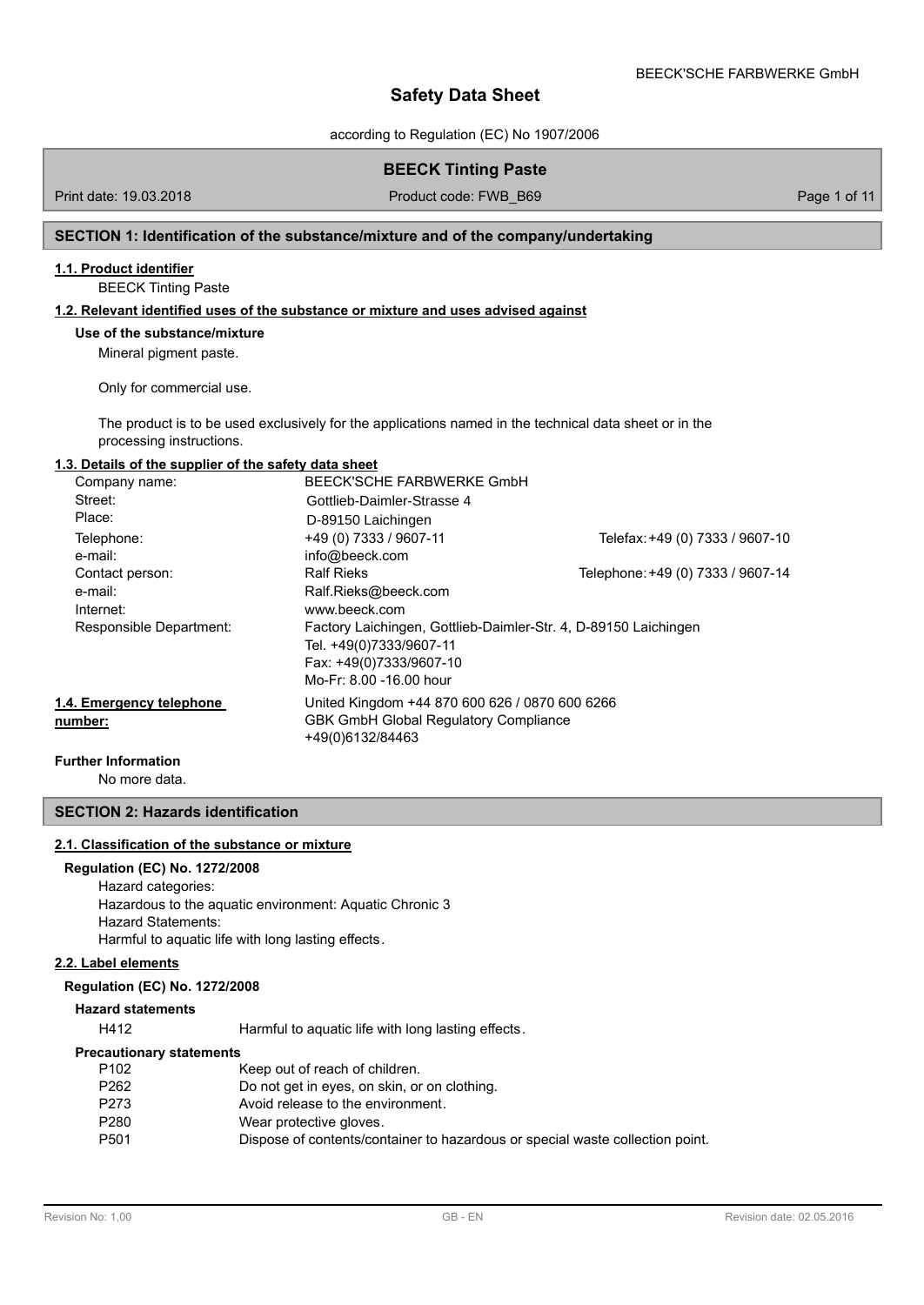#### according to Regulation (EC) No 1907/2006

## **BEECK Tinting Paste**

Print date: 19.03.2018 **Product code: FWB\_B69** Page 2 of 11

## **Special labelling of certain mixtures**

EUH208 Contains 2-Methyl-2H-isothiazol-3-one, 2-Octyl-2H-isothiazol-3-one, 1,2-Benzisothiazolin-3-one. May produce an allergic reaction.

#### **2.3. Other hazards**

May cause sensitisation of susceptible persons.

#### **SECTION 3: Composition/information on ingredients**

#### **3.2. Mixtures**

### **Chemical characterization**

Water: 40 - 50 %

#### **Hazardous components**

| <b>CAS No</b> | Chemical name                                                                                                                          |                                                                                                                                                                                  |                 |                |  |
|---------------|----------------------------------------------------------------------------------------------------------------------------------------|----------------------------------------------------------------------------------------------------------------------------------------------------------------------------------|-----------------|----------------|--|
|               | EC No                                                                                                                                  | Index No                                                                                                                                                                         | <b>REACH No</b> |                |  |
|               | Classification according to Regulation (EC) No. 1272/2008 [CLP]                                                                        |                                                                                                                                                                                  |                 |                |  |
| 111-46-6      | Diethylene glycol                                                                                                                      |                                                                                                                                                                                  |                 | $0.5 - 2.5 \%$ |  |
|               | 203-872-2                                                                                                                              |                                                                                                                                                                                  |                 |                |  |
|               | Acute Tox. 4, STOT RE 2; H302 H373                                                                                                     |                                                                                                                                                                                  |                 |                |  |
| 2682-20-4     | 2-Methyl-2H-isothiazol-3-one                                                                                                           |                                                                                                                                                                                  |                 | < 1,0%         |  |
|               | 220-239-6                                                                                                                              |                                                                                                                                                                                  |                 |                |  |
|               | Acute Tox. 3, Acute Tox. 3, Skin Corr. 1B, Eye Dam. 1, Skin Sens. 1, STOT SE 3, Aquatic Acute<br>1; H301 H311 H314 H318 H317 H335 H400 |                                                                                                                                                                                  |                 |                |  |
| 26530-20-1    | 2-Octyl-2H-isothiazol-3-one                                                                                                            |                                                                                                                                                                                  |                 | < 0.05 %       |  |
|               | 247-761-7                                                                                                                              | 613-112-00-5                                                                                                                                                                     |                 |                |  |
|               |                                                                                                                                        | Acute Tox. 3, Acute Tox. 3, Acute Tox. 4, Skin Corr. 1B, Skin Sens. 1, Aquatic Acute 1 (M-Factor =<br>10), Aquatic Chronic 1 (M-Factor = 10); H331 H311 H302 H314 H317 H400 H410 |                 |                |  |
| 2634-33-5     | 1,2-Benzisothiazolin-3-one                                                                                                             | < 0.05 %                                                                                                                                                                         |                 |                |  |
|               | 220-120-9                                                                                                                              | 613-088-00-6                                                                                                                                                                     |                 |                |  |
|               | Acute Tox. 4, Skin Irrit. 2, Eye Dam. 1, Skin Sens. 1, Aquatic Acute 1; H302 H315 H318 H317<br>H400                                    |                                                                                                                                                                                  |                 |                |  |

Full text of H and EUH statements: see section 16.

## **SECTION 4: First aid measures**

#### **4.1. Description of first aid measures**

#### **General information**

Show this safety data sheet to the doctor in attendance. Never give anything by mouth to an unconscious person. Lay the affected person down and keep him still; If unconscious, place the person in the recovery position.

### **After inhalation**

Move to fresh air. Lay the affected person down, and keep her or him warm and calm. If symptoms persist, call a physician. In case of irregular breathing or respiratory arrest: Oxygen or artificial respiration, if needed.

#### **After contact with skin**

Wash contaminated skin areas thoroughly with soap and water. Remove soiled clothing. Do not use solvents or thinners. If skin irritation persists, call a physician.

## **After contact with eyes**

Rinse with plenty of water immediately, also under the eyelids, for at least 15 minutes. Remove contact lenses after the first 1 - 2 minutes and continue flushing. Consult an ophthalmologist immediately.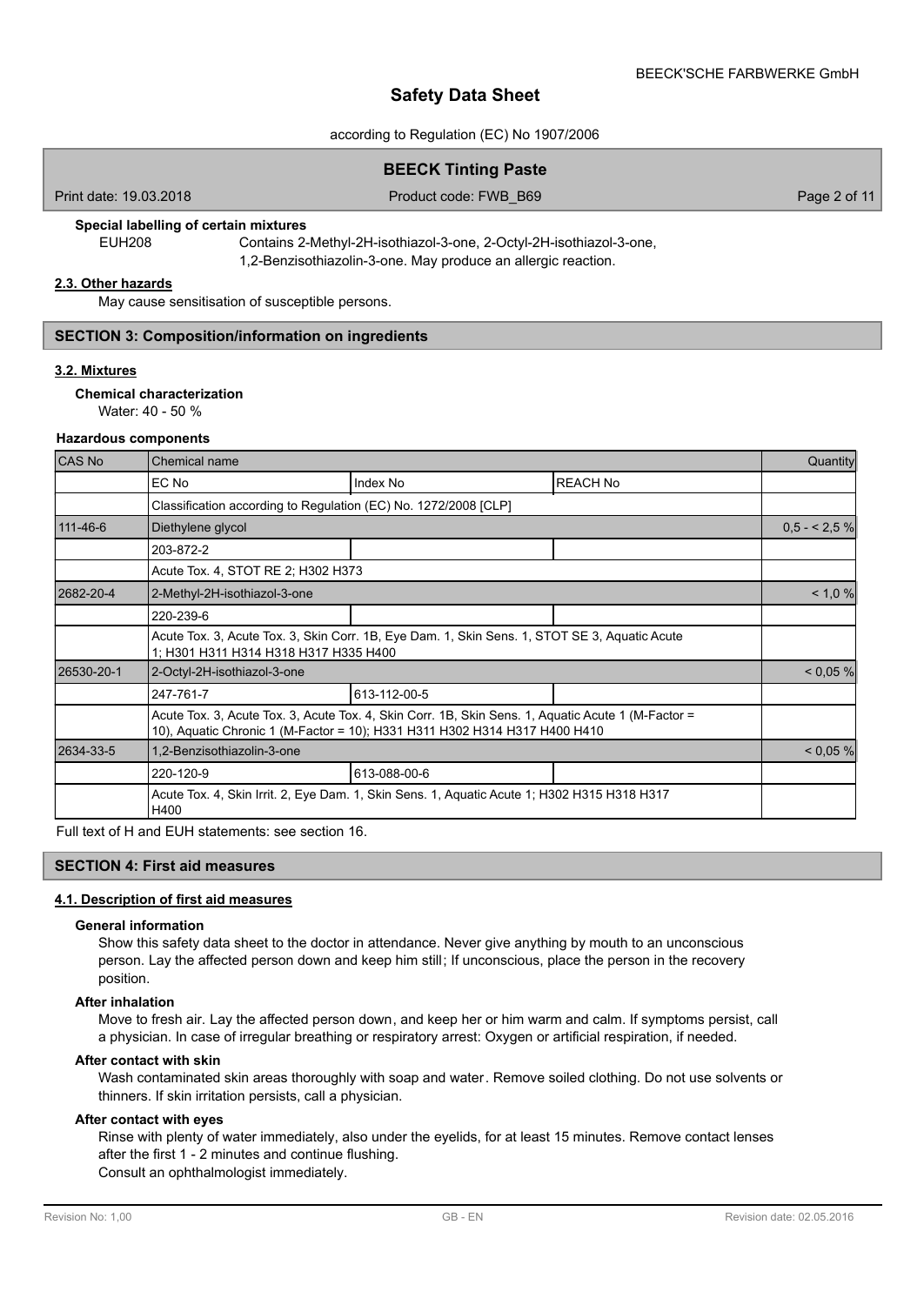according to Regulation (EC) No 1907/2006

## **BEECK Tinting Paste**

Print date: 19.03.2018 **Product code: FWB\_B69** Page 3 of 11

#### **After ingestion**

Rinse mouth, spit liquid out. The affected person should slowly drink one glass of water. Do not induce vomiting.

In the event of spontaneous nausea and unconsciousness, keep the head back and bring the patient into the recovery position. Keep the respiratory tract open, prevent aspiration. Lay the affected person down, and keep her or him warm and calm. Consult a physician.

## **4.2. Most important symptoms and effects, both acute and delayed**

May cause eye/skin irritation.

nausea, vomiting, cough, shortness of breath, abdominal pain.

#### **4.3. Indication of any immediate medical attention and special treatment needed**

Symptomatic treatment (decontamination and vital functions). If necessary, contact poisson centre.

### **SECTION 5: Firefighting measures**

### **5.1. Extinguishing media**

#### **Suitable extinguishing media**

The product itself does not burn. Use extinguishing measures that are appropriate to the environment.

#### **Unsuitable extinguishing media**

Do not use a solid water stream as it may scatter and spread fire.

#### **5.2. Special hazards arising from the substance or mixture**

The release of the following substances is possible in a fire: carbon dioxide (CO2), carbon monoxide (CO), smoke, nitrogen oxides (NOx).

The inhalation of hazardous decomposition products may cause serious health damage.

#### **5.3. Advice for firefighters**

Do not breathe in the vapours and combustion gases. Wear self-contained breathing apparatus for fire fighting, if necessary.

#### **Additional information**

The combustion gases are partially condensed with the water used to extinguish the fire and end up as a contaminant in this water.

Do not let product enter drains.

## **SECTION 6: Accidental release measures**

### **6.1. Personal precautions, protective equipment and emergency procedures**

Evacuate personnel to a safe area. Provide good ventilation. Do not breathe in vapours and mist. Use personal protective equipment.

Slipping hazard due to leakage. Avoid bringing product in contact with the skin.

## **6.2. Environmental precautions**

May not end up in waste water or open waters. Entry into rivers or surface water is to be prevented by the erection of barriers made of sand or earth or by other suitable barriers. Contact the responsible authority immediately if the product ends up in the soil, a body of water, or the sewer system.

#### **6.3. Methods and material for containment and cleaning up**

Soak up with inert absorbent material (e.g. sand, silica gel, acid binder, universal binder). Dispose of as described in section 13. After cleaning, flush away traces with water.

## **6.4. Reference to other sections**

See section 8, 13

## **SECTION 7: Handling and storage**

#### **7.1. Precautions for safe handling**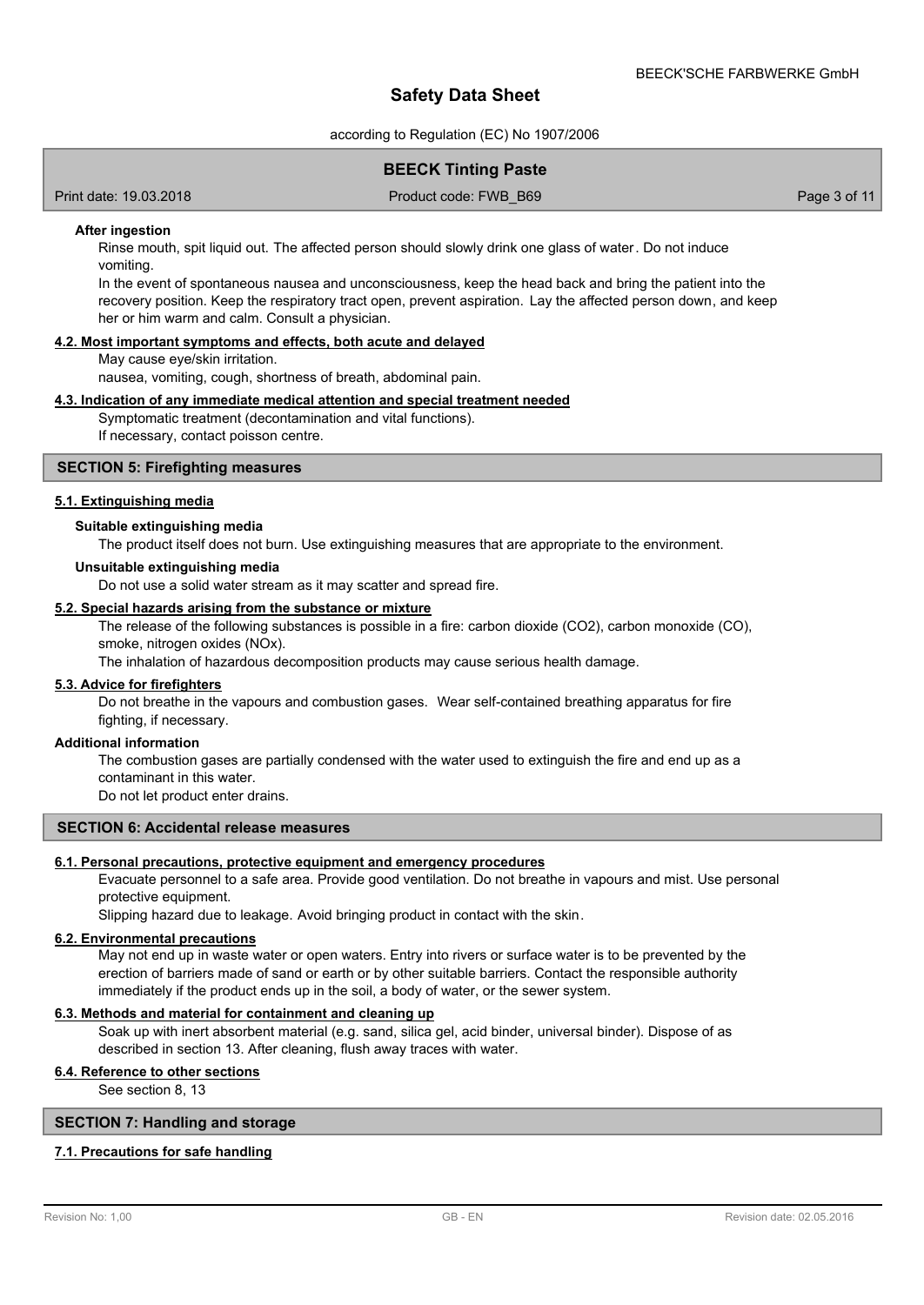according to Regulation (EC) No 1907/2006

## **BEECK Tinting Paste**

Print date: 19.03.2018 **Product code: FWB\_B69** Page 4 of 11

#### **Advice on safe handling**

Provide sufficient air exchange and/or exhaust in work rooms. Containers keep tightly closed. Avoid contact with skin and eyes.

The further treatment / removal of coatings by grinding, burning, etc. may create hazardous dust and/or vapour.

Do not breathe vapours/dust. When using, do not eat, drink, or smoke.

Suitable protective equipment: See section 8.

## **Advice on protection against fire and explosion**

The product is not flammable.

The product is not explosive.

#### **Further information on handling**

Comply with the health and safety at work laws. Handle, store and transport in compliance with local regulations and in labelled containers that are suitable for this product.

## **7.2. Conditions for safe storage, including any incompatibilities**

#### **Requirements for storage rooms and vessels**

Store in compliance with the local regulations. Store sealed in the original container. Keep in a dry, cool place. Protect from freezing.

## **Advice on storage compatibility**

Do not store near acids.

Incompatible with strong bases and oxidising agents.

#### **Further information on storage conditions**

Smoking in the storage rooms is forbidden. Entry by unauthorized individuals is forbidden.

Keep at temperatures between 5°C and 25°C.

Already opened containers should be closed thoroughly and should be stored upright in order to prevent leakage.

## **7.3. Specific end use(s)**

No data available.

## **SECTION 8: Exposure controls/personal protection**

#### **8.1. Control parameters**

#### **Exposure limits (EH40)**

| CAS No   | Substance         | ppm | mg/m <sup>3</sup> | fibres/ml | Category      | Origin |
|----------|-------------------|-----|-------------------|-----------|---------------|--------|
| 111-46-6 | 2,2'-Oxydiethanol | 23  | 101               |           | TWA (8 h)     | WEL    |
|          |                   |     |                   |           | STEL (15 min) | WEL    |

## **8.2. Exposure controls**

#### **Appropriate engineering controls**

Ensure adequate ventilation, especially in confined areas. This can be achieved by local or space exhaust. If this is not sufficient, in order to hold the solvent vapour concentration lower than the occupational exposure limit an approved respiratory protection apparatus must be worn.

#### **Protective and hygiene measures**

Avoid contact with skin and eyes. Do not breathe in vapours or spray mist. Remove and wash contaminated clothing before re-use. Do not eat, drink, smoke or take snuff at work. Wash hands before breaks and immediately after handling the product. Keep away from food, drink and animal food stuffs.

#### **Eye/face protection**

Safety glasses at risk of splashing. Safety glasses with side-shields. Eye wash.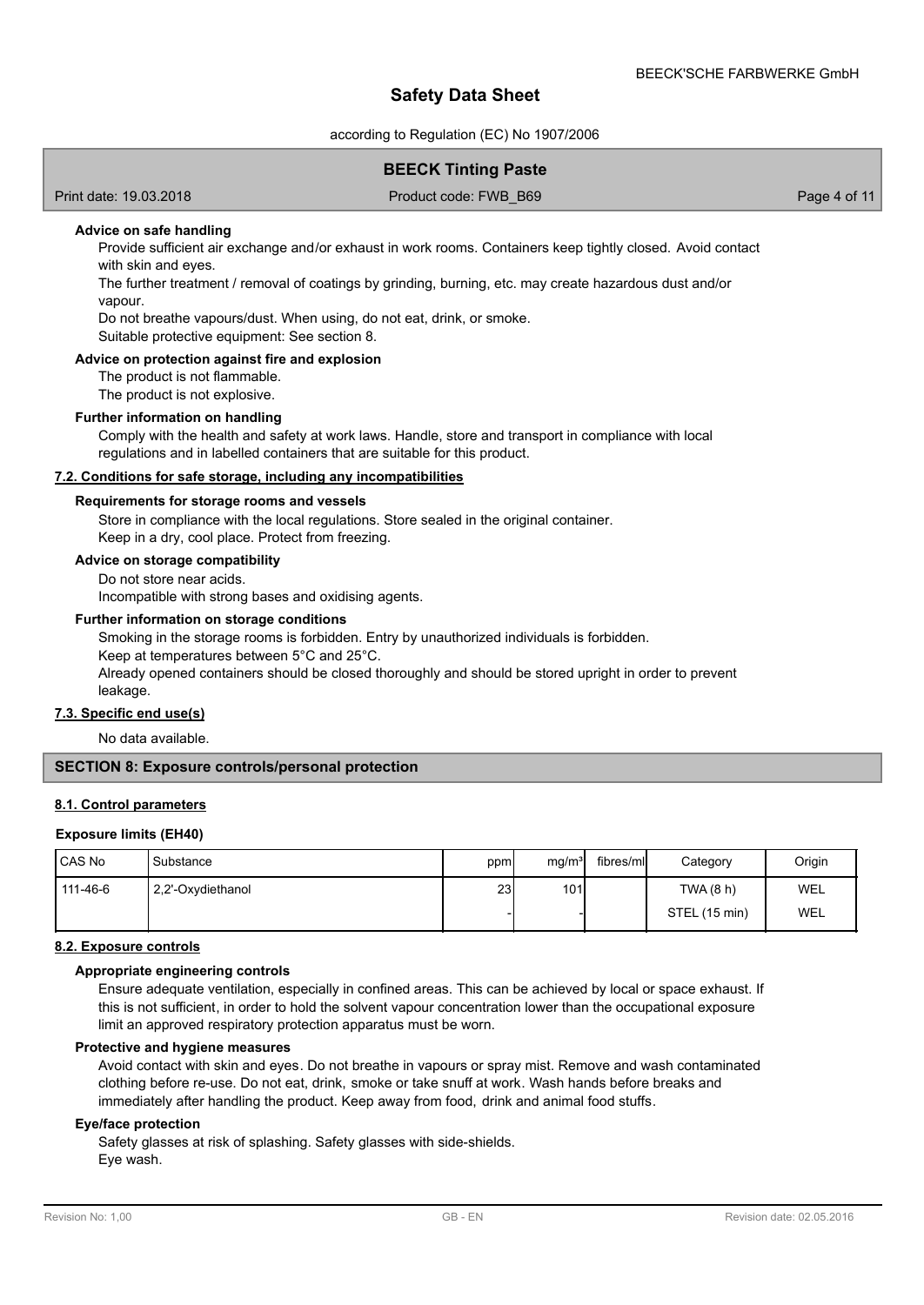according to Regulation (EC) No 1907/2006

## **BEECK Tinting Paste**

Print date: 19.03.2018 **Product code: FWB\_B69** Page 5 of 11

## **Hand protection**

Protective gloves.

The manufacturer recommends the following glove materials: PVC- or rubber gloves.

Safety gloves should be selected for the actual conditions of use and in accordance with the instructions for use provided by the manufacturer.

Preventive skin protection: skin protection cream.

## **Skin protection**

Impervious clothing, boots, apron, protective gloves.

Take off all contaminated clothing immediately. Wash contaminated skin areas thoroughly with soap and water.

## **Respiratory protection**

When workers are facing concentrations above the exposure limit, they must use appropriate certified respirators. In order to avoid inhalation of spray-mist and sanding dust, all spraying and sanding must be done wearing adequate respirator.

## **Environmental exposure controls**

Do not flush into surface water or sanitary sewer system.

## **SECTION 9: Physical and chemical properties**

Physical state: paste

## **9.1. Information on basic physical and chemical properties**

| Colour:                                           | tinted |                                 |                    |
|---------------------------------------------------|--------|---------------------------------|--------------------|
| Odour:                                            | weakly |                                 |                    |
|                                                   |        |                                 | <b>Test method</b> |
| pH-Value:                                         |        | No data available. ISO 4316     |                    |
| Changes in the physical state                     |        |                                 |                    |
| Melting point:                                    |        | No data available.              |                    |
| Initial boiling point and boiling range:          |        | No data available.              |                    |
| Sublimation point:                                |        | No data available.              |                    |
| Softening point:                                  |        | No data available.              |                    |
| Pour point:                                       |        | No data available.              |                    |
| Flash point:                                      |        | $>100$ °C                       |                    |
| <b>Flammability</b>                               |        |                                 |                    |
| Solid:                                            |        | No data available.              |                    |
| Gas:                                              |        | No data available.              |                    |
| <b>Explosive properties</b>                       |        |                                 |                    |
| No data available.                                |        |                                 |                    |
| Lower explosion limits:                           |        | No data available.              |                    |
| Upper explosion limits:                           |        | No data available.              |                    |
| <b>Auto-ignition temperature</b>                  |        |                                 |                    |
| Solid:                                            |        | No data available.              |                    |
| Gas:                                              |        | No data available.              |                    |
| Decomposition temperature:                        |        | No data available.              |                    |
| <b>Oxidizing properties</b><br>No data available. |        |                                 |                    |
| Vapour pressure:                                  |        | No data available.              |                    |
| Density:                                          |        | $1,80 - 2,30$ g/cm <sup>3</sup> |                    |
| Water solubility:                                 |        | insoluble in water              |                    |
|                                                   |        |                                 |                    |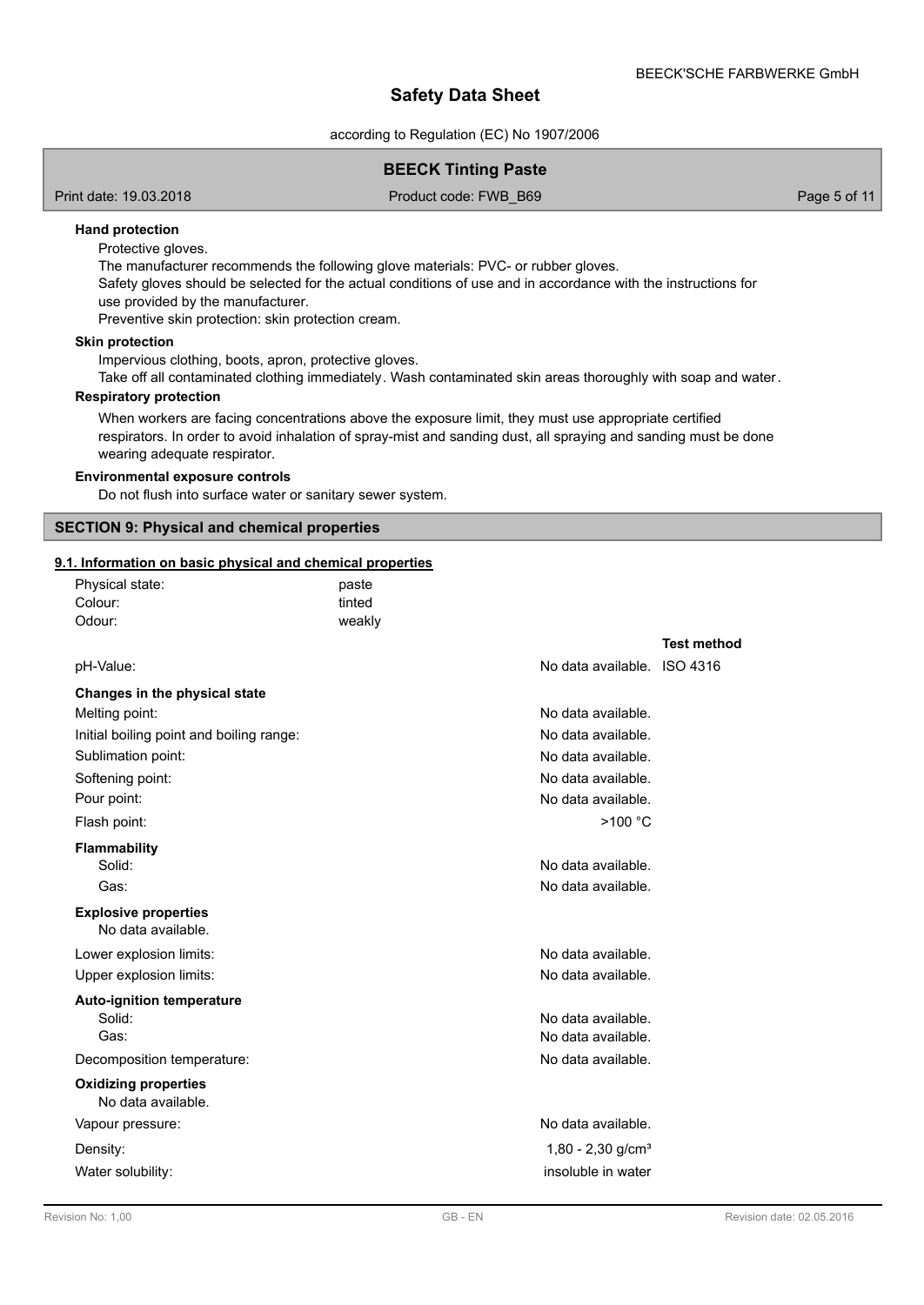according to Regulation (EC) No 1907/2006

|                                                    | <b>BEECK Tinting Paste</b>  |              |
|----------------------------------------------------|-----------------------------|--------------|
| Print date: 19.03.2018                             | Product code: FWB B69       | Page 6 of 11 |
| Solubility in other solvents<br>No data available. |                             |              |
| Partition coefficient:                             | No data available.          |              |
| Viscosity / dynamic:                               | No data available. ISO 2555 |              |
| Viscosity / kinematic:                             | No data available.          |              |
| Vapour density:                                    | No data available.          |              |
| Evaporation rate:                                  | No data available.          |              |
| 9.2. Other information                             |                             |              |
| Solid content:                                     | No data available.          |              |
| No data available.                                 |                             |              |

## **SECTION 10: Stability and reactivity**

### **10.1. Reactivity**

No data available.

## **10.2. Chemical stability**

Stable under proper storage and handling.

### **10.3. Possibility of hazardous reactions**

No dangerous reactions occur under normal storage conditions and in normal use. Does not polymerize.

#### **10.4. Conditions to avoid**

Protect from freezing. Protect from heat and direct sunlight.

#### **10.5. Incompatible materials**

strong oxidizers; strong acids; bases

## **10.6. Hazardous decomposition products**

No decomposition if stored and applied as directed.

## **SECTION 11: Toxicological information**

## **11.1. Information on toxicological effects**

#### **Toxicocinetics, metabolism and distribution**

No data available.

## **Acute toxicity**

No data is available on the product itself.

CAS 111-46-6 Diethylene glycol: Toxicity after skin contact: LD50/dermal/rabbit: 13300 mg/kg (ECHA)

Toxicity upon inhalation: LC50/inhalative/4h/rat: (dust/mist) > 4,6 mg/l (ECHA)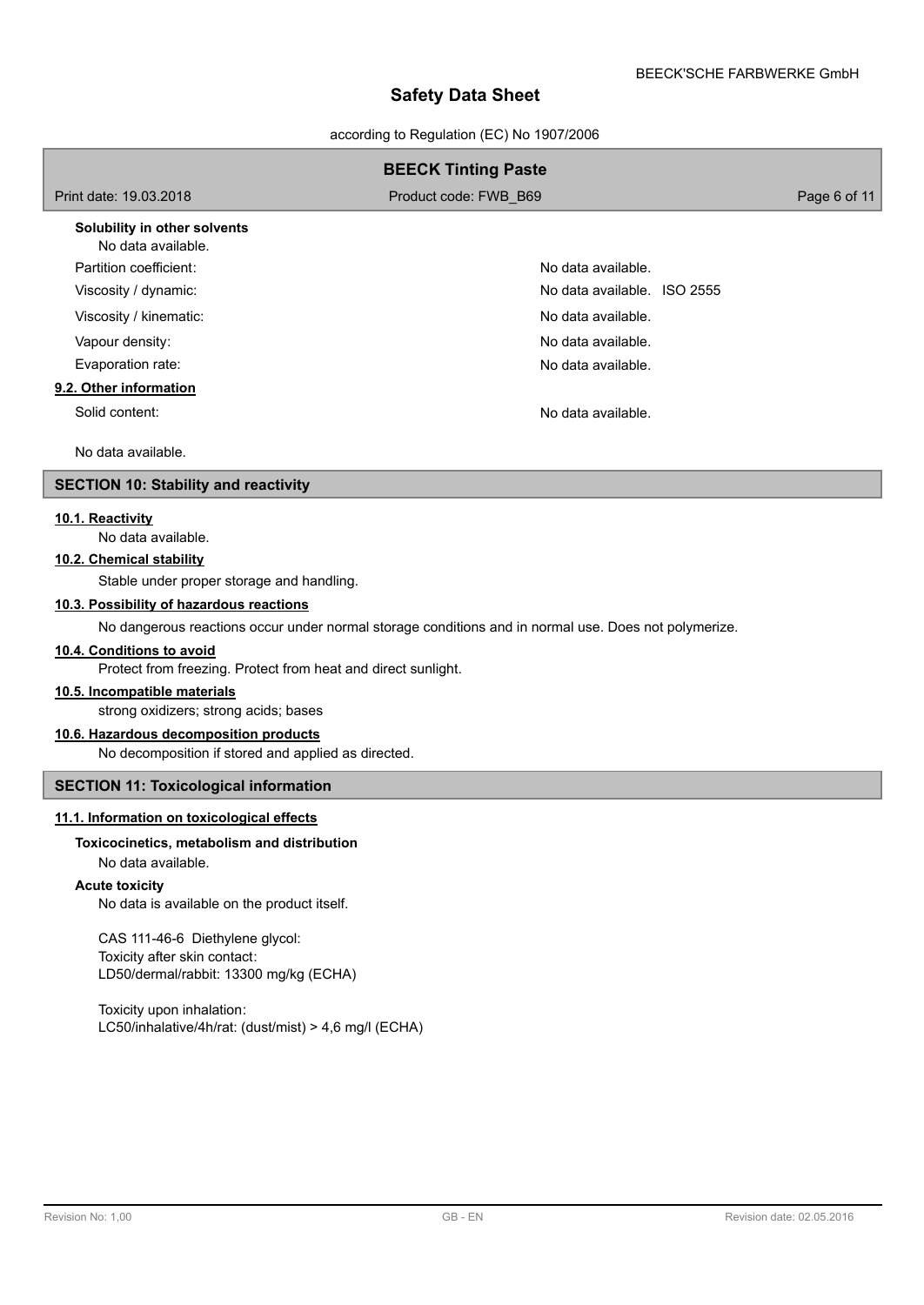#### according to Regulation (EC) No 1907/2006

## **BEECK Tinting Paste**

Print date: 19.03.2018 **Product code: FWB\_B69** Page 7 of 11

| CAS No         | Chemical name                |            |            |         |        |
|----------------|------------------------------|------------|------------|---------|--------|
|                | Exposure route               | Dose       |            | Species | Source |
| $111 - 46 - 6$ | Diethylene glycol            |            |            |         |        |
|                | oral                         | <b>ATE</b> | 500 mg/kg  |         |        |
| 2682-20-4      | 2-Methyl-2H-isothiazol-3-one |            |            |         |        |
|                | oral                         | <b>ATE</b> | 100 mg/kg  |         |        |
|                | dermal                       | <b>ATE</b> | 300 mg/kg  |         |        |
| 26530-20-1     | 2-Octyl-2H-isothiazol-3-one  |            |            |         |        |
|                | oral                         | <b>ATE</b> | 500 mg/kg  |         |        |
|                | dermal                       | <b>ATE</b> | 300 mg/kg  |         |        |
|                | inhalative vapour            | <b>ATE</b> | $3$ mg/l   |         |        |
|                | inhalative aerosol           | <b>ATE</b> | $0,5$ mg/l |         |        |
| 2634-33-5      | 1,2-Benzisothiazolin-3-one   |            |            |         |        |
|                | oral                         | <b>ATE</b> | 500 mg/kg  |         |        |

## **Irritation and corrosivity**

Contact with eyes may cause irritation.

### **Sensitising effects**

Contains 2-Methyl-2H-isothiazol-3-one, 2-Octyl-2H-isothiazol-3-one, 1,2-Benzisothiazolin-3-one. May produce an allergic reaction.

### **Carcinogenic/mutagenic/toxic effects for reproduction**

No data available.

**STOT-single exposure**

## No data available.

## **STOT-repeated exposure**

Repeated or prolonged exposure may cause skin irritation and dermatitis, due to degreasing properties of the product.

# NOAEL/rat: 100 mg/kg body weight/d (ECHA)

Target organ: kidney

# **Aspiration hazard**

No data available.

## **Specific effects in experiment on an animal**

No data available.

## **SECTION 12: Ecological information**

## **12.1. Toxicity**

No data is available on the product itself.

CAS 111-46-6 Diethylene glycol: Acute toxicity to fish: LD50/96h/Pimephales promelas: 75200 mg/l (ECHA)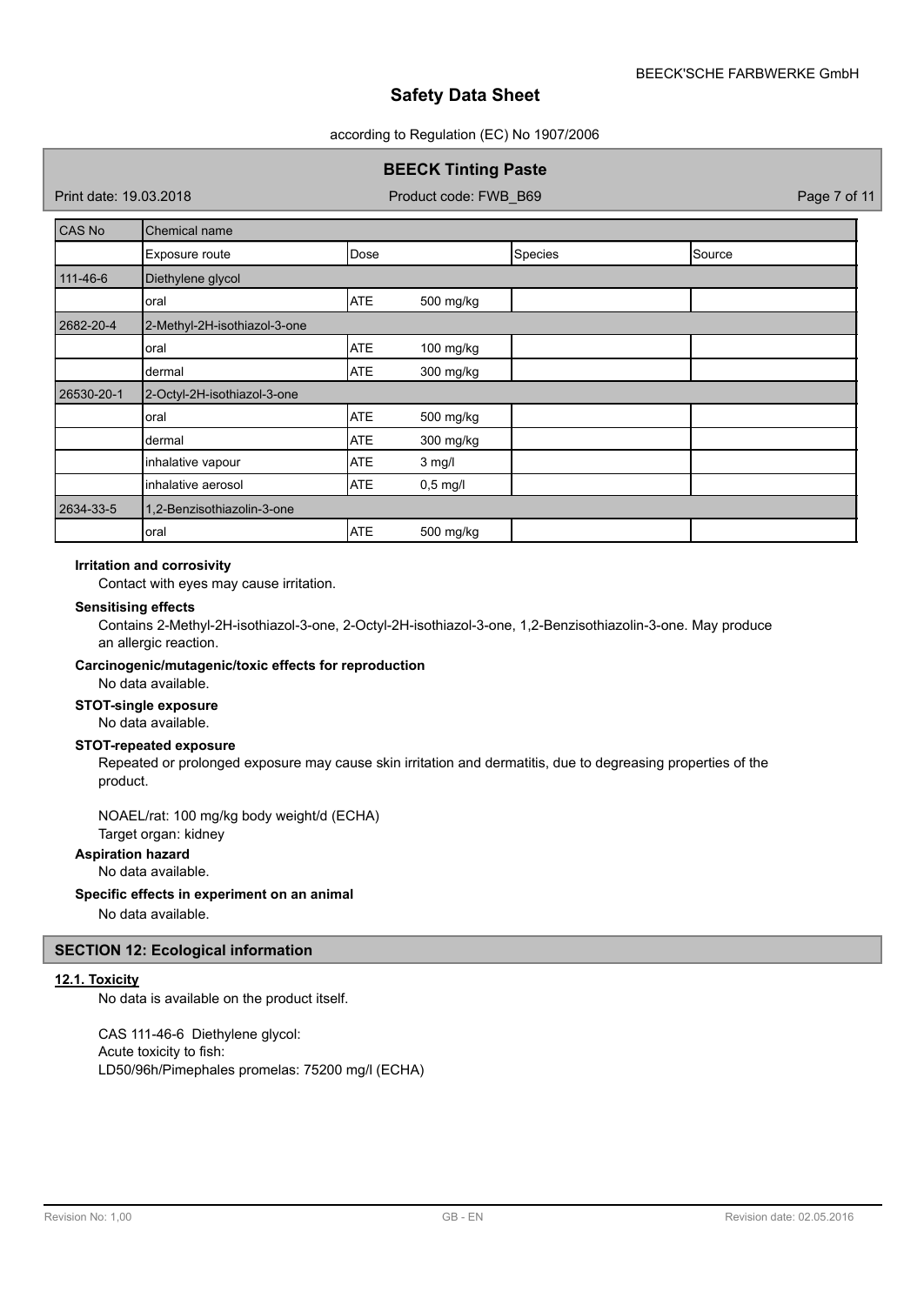according to Regulation (EC) No 1907/2006

## **BEECK Tinting Paste**

Print date: 19.03.2018 **Product code: FWB\_B69** Page 8 of 11

| CAS No     | l Chemical name             |       |              |       |                    |               |  |
|------------|-----------------------------|-------|--------------|-------|--------------------|---------------|--|
|            | Aquatic toxicity            | Dose  |              |       | [[h]   [d] Species | <b>Source</b> |  |
| 26530-20-1 | 2-Octyl-2H-isothiazol-3-one |       |              |       |                    |               |  |
|            | Acute fish toxicity         | LC50  | $0,036$ mg/l | 96 hl |                    |               |  |
|            | Acute algae toxicity        | ErC50 | $0,084$ mg/l | 72 hl |                    |               |  |
|            | Acute crustacea toxicity    | EC50  | $0,42$ mg/l  | 48 hl |                    |               |  |

#### **12.2. Persistence and degradability**

CAS 111-46-6 Diethylene glycol:

Biological degradability: 90 - 100 %, 28 d - OECD 301 B (ECHA)

#### **12.3. Bioaccumulative potential**

CAS 111-46-6 Diethylene glycol: Partition coefficient (n-octanol/water) logPow: -1,98 - ECHA Bioconcentration factor (BCF): 100, Species: Golden orfe (Leuciscus idus) - ECHA

#### **12.4. Mobility in soil**

No data available.

## **12.5. Results of PBT and vPvB assessment**

No data available.

#### **12.6. Other adverse effects**

No data available.

#### **Further information**

Do not flush into surface water or sanitary sewer system. Do not allow material to contaminate ground water system.

## **SECTION 13: Disposal considerations**

## **13.1. Waste treatment methods**

## **Advice on disposal**

Disposal in accordance with the official regulations.

Do not flush into surface water or sanitary sewer system. Offer surplus and non-recyclable solutions to a licensed disposal company.

## **Waste disposal number of waste from residues/unused products**

080111 WASTES FROM THE MANUFACTURE, FORMULATION, SUPPLY AND USE (MFSU) OF COATINGS (PAINTS, VARNISHES AND VITREOUS ENAMELS), ADHESIVES, SEALANTS AND PRINTING INKS; wastes from MFSU and removal of paint and varnish; waste paint and varnish containing organic solvents or other hazardous substances Classified as hazardous waste.

#### **Waste disposal number of used product**

WASTES FROM THE MANUFACTURE, FORMULATION, SUPPLY AND USE (MFSU) OF COATINGS (PAINTS, VARNISHES AND VITREOUS ENAMELS), ADHESIVES, SEALANTS AND PRINTING INKS; wastes from MFSU and removal of paint and varnish; waste paint and varnish containing organic solvents or other hazardous substances Classified as hazardous waste. 080111

## **Contaminated packaging**

Packaging can be sent for recycling after being emptied and cleaned. If recycling is not practicable, dispose of in compliance with the official regulations and the Environmental Protection (Duty of Care) Regulations 1991.

## **SECTION 14: Transport information**

#### **Land transport (ADR/RID)**

**14.1. UN number:** not regulated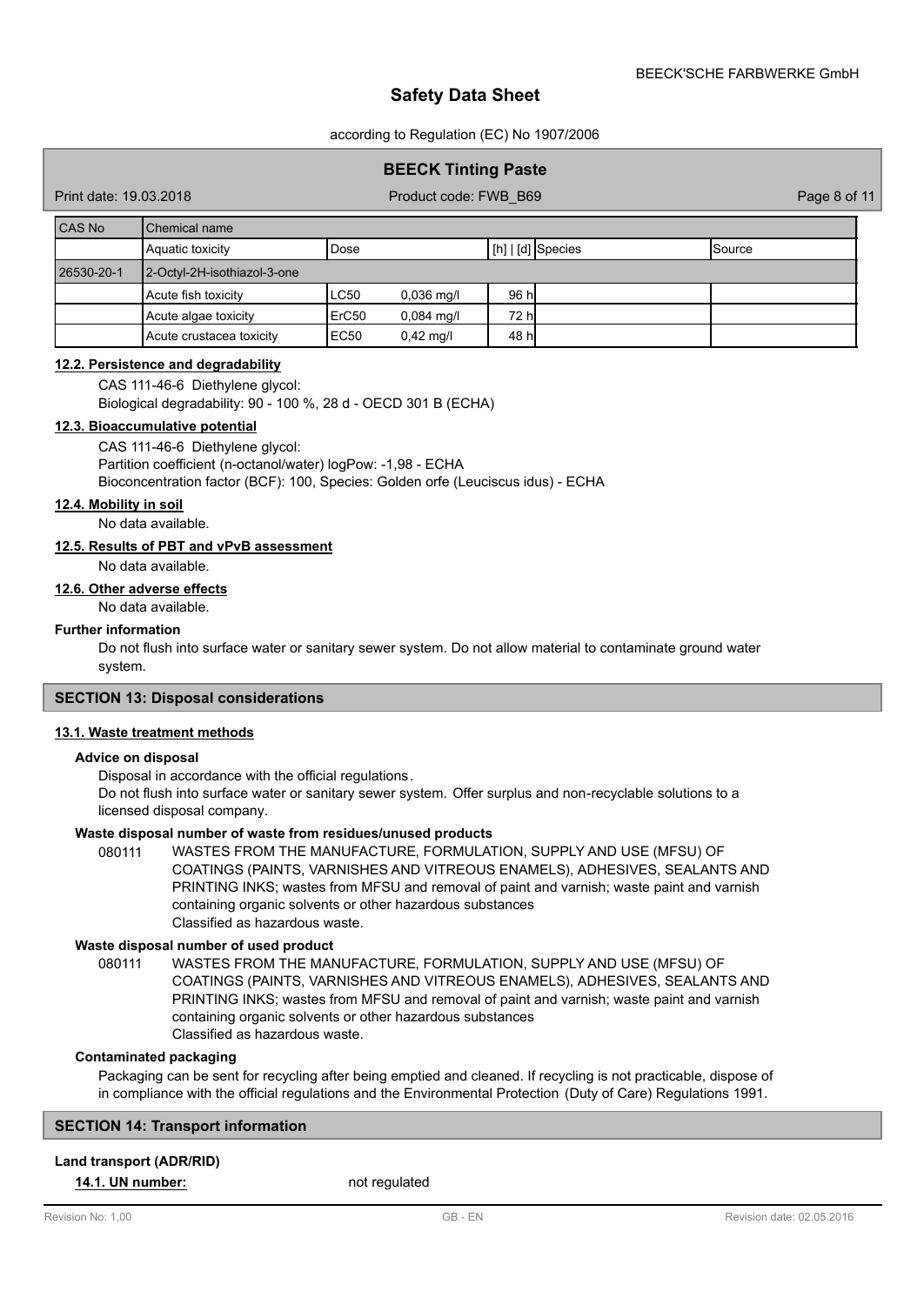## according to Regulation (EC) No 1907/2006

|                                                                                                                           | <b>BEECK Tinting Paste</b> |                           |
|---------------------------------------------------------------------------------------------------------------------------|----------------------------|---------------------------|
| Print date: 19.03.2018                                                                                                    | Product code: FWB B69      | Page 9 of 11              |
| 14.2. UN proper shipping name:                                                                                            | not regulated              |                           |
| 14.3. Transport hazard class(es):                                                                                         | not regulated              |                           |
| 14.4. Packing group:                                                                                                      | not regulated              |                           |
| Hazard label:                                                                                                             | n.d.a.                     |                           |
|                                                                                                                           |                            |                           |
| Classification code:                                                                                                      | n.d.a.                     |                           |
| <b>Special Provisions:</b><br>Limited quantity:                                                                           | n.d.a.<br>n.d.a.           |                           |
| Transport category:                                                                                                       | n.d.a.                     |                           |
| Hazard No:                                                                                                                |                            |                           |
| Tunnel restriction code:                                                                                                  | n.d.a.                     |                           |
| Other applicable information (land transport)                                                                             |                            |                           |
| Not classified as dangerous regarding transport regulations.                                                              |                            |                           |
| Inland waterways transport (ADN)                                                                                          |                            |                           |
| 14.1. UN number:                                                                                                          | not regulated              |                           |
| 14.2. UN proper shipping name:                                                                                            | not regulated              |                           |
| 14.3. Transport hazard class(es):                                                                                         | not regulated              |                           |
| 14.4. Packing group:                                                                                                      | not regulated              |                           |
| Hazard label:                                                                                                             | n.d.a.                     |                           |
| Classification code:<br><b>Special Provisions:</b><br>Limited quantity:                                                   | n.d.a.<br>n.d.a.<br>n.d.a. |                           |
| Other applicable information (inland waterways transport)<br>Not classified as dangerous regarding transport regulations. |                            |                           |
| <b>Marine transport (IMDG)</b>                                                                                            |                            |                           |
| 14.1. UN number:                                                                                                          | not regulated              |                           |
| 14.2. UN proper shipping name:                                                                                            | not regulated              |                           |
| 14.3. Transport hazard class(es):                                                                                         | not regulated              |                           |
| 14.4. Packing group:                                                                                                      | n.d.a.                     |                           |
| Hazard label:                                                                                                             | n.d.a.                     |                           |
|                                                                                                                           |                            |                           |
| Marine pollutant:<br><b>Special Provisions:</b>                                                                           | n.d.a<br>n.d.a.            |                           |
| Limited quantity:                                                                                                         | n.d.a.                     |                           |
| Excepted quantity:                                                                                                        | n.d.a.                     |                           |
| EmS:                                                                                                                      | n.d.a.                     |                           |
| Other applicable information (marine transport)<br>Not classified as dangerous regarding transport regulations.           |                            |                           |
| Air transport (ICAO)                                                                                                      |                            |                           |
| 14.1. UN number:                                                                                                          | not restricted             |                           |
| Revision No: 1,00                                                                                                         | $GB$ - $EN$                | Revision date: 02.05.2016 |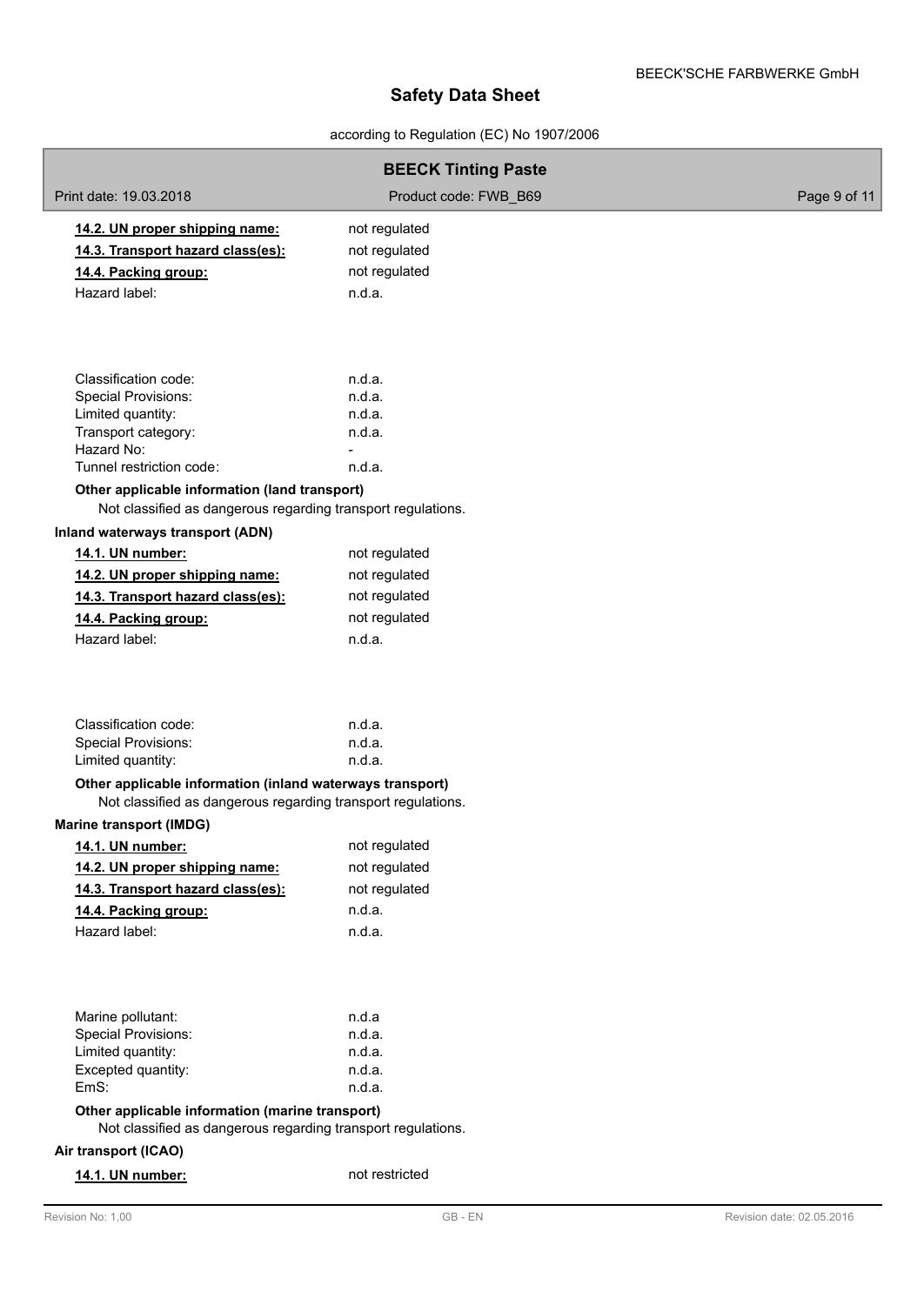## according to Regulation (EC) No 1907/2006

| <b>BEECK Tinting Paste</b>                                                   |                                                                                                           |               |  |  |
|------------------------------------------------------------------------------|-----------------------------------------------------------------------------------------------------------|---------------|--|--|
| Print date: 19.03.2018                                                       | Product code: FWB B69                                                                                     | Page 10 of 11 |  |  |
| 14.2. UN proper shipping name:                                               | not restricted                                                                                            |               |  |  |
| 14.3. Transport hazard class(es):                                            | not restricted                                                                                            |               |  |  |
| 14.4. Packing group:                                                         | n.d.a.                                                                                                    |               |  |  |
| Hazard label:                                                                | n.d.a.                                                                                                    |               |  |  |
|                                                                              |                                                                                                           |               |  |  |
| <b>Special Provisions:</b>                                                   | n.d.a.                                                                                                    |               |  |  |
| Limited quantity Passenger:                                                  | n.d.a.                                                                                                    |               |  |  |
| Passenger LQ:                                                                | n.d.a.                                                                                                    |               |  |  |
| Excepted quantity:                                                           | n.d.a.                                                                                                    |               |  |  |
| IATA-packing instructions - Passenger:<br>IATA-max. quantity - Passenger:    | n.d.a.<br>n.d.a.                                                                                          |               |  |  |
| IATA-packing instructions - Cargo:                                           | n.d.a.                                                                                                    |               |  |  |
| IATA-max. quantity - Cargo:                                                  | n.d.a.                                                                                                    |               |  |  |
| Other applicable information (air transport)                                 |                                                                                                           |               |  |  |
| Not classified as dangerous regarding transport regulations.                 |                                                                                                           |               |  |  |
| Danger releasing substance:                                                  | n.d.a.                                                                                                    |               |  |  |
| 14.6. Special precautions for user<br>not applicable                         |                                                                                                           |               |  |  |
| 14.7. Transport in bulk according to Annex II of Marpol and the IBC Code     |                                                                                                           |               |  |  |
| not applicable                                                               |                                                                                                           |               |  |  |
| Other applicable information                                                 |                                                                                                           |               |  |  |
| None.                                                                        |                                                                                                           |               |  |  |
| <b>SECTION 15: Regulatory information</b>                                    |                                                                                                           |               |  |  |
|                                                                              | 15.1. Safety, health and environmental regulations/legislation specific for the substance or mixture      |               |  |  |
| EU regulatory information                                                    |                                                                                                           |               |  |  |
| <b>Additional information</b>                                                |                                                                                                           |               |  |  |
| No Substances of Very High Concern (SVHC) according REACH Articel 57.        |                                                                                                           |               |  |  |
| National regulatory information                                              |                                                                                                           |               |  |  |
| Water contaminating class (D):                                               | 1 - slightly water contaminating                                                                          |               |  |  |
| 15.2. Chemical safety assessment                                             |                                                                                                           |               |  |  |
|                                                                              | Chemical safety assessments for substances in this mixture were not carried out.                          |               |  |  |
| <b>SECTION 16: Other information</b>                                         |                                                                                                           |               |  |  |
| Abbreviations and acronyms                                                   |                                                                                                           |               |  |  |
| $n.a. = not applicable$                                                      |                                                                                                           |               |  |  |
| $n.d. = not determined$                                                      |                                                                                                           |               |  |  |
| n.d.a. = no data available                                                   |                                                                                                           |               |  |  |
| NOAEL = No Observed Adverse Effect Level<br>VOC = Volatile organic compounds |                                                                                                           |               |  |  |
| ATE = Acute Toxicity Estimate                                                |                                                                                                           |               |  |  |
| OECD = Organization for Economic Co-operation and Development                |                                                                                                           |               |  |  |
| ECHA = European Chemicals Agency                                             |                                                                                                           |               |  |  |
|                                                                              | REACH = Registration, Evaluation, Authorisation and Restriction of Chemicals Regulation (EC) No 1907/2006 |               |  |  |
| GHS = Globally Harmonized System                                             | CLP = Classification Labelling Packaging Regulation; Regulation (EC) No 1272/2008                         |               |  |  |
|                                                                              |                                                                                                           |               |  |  |